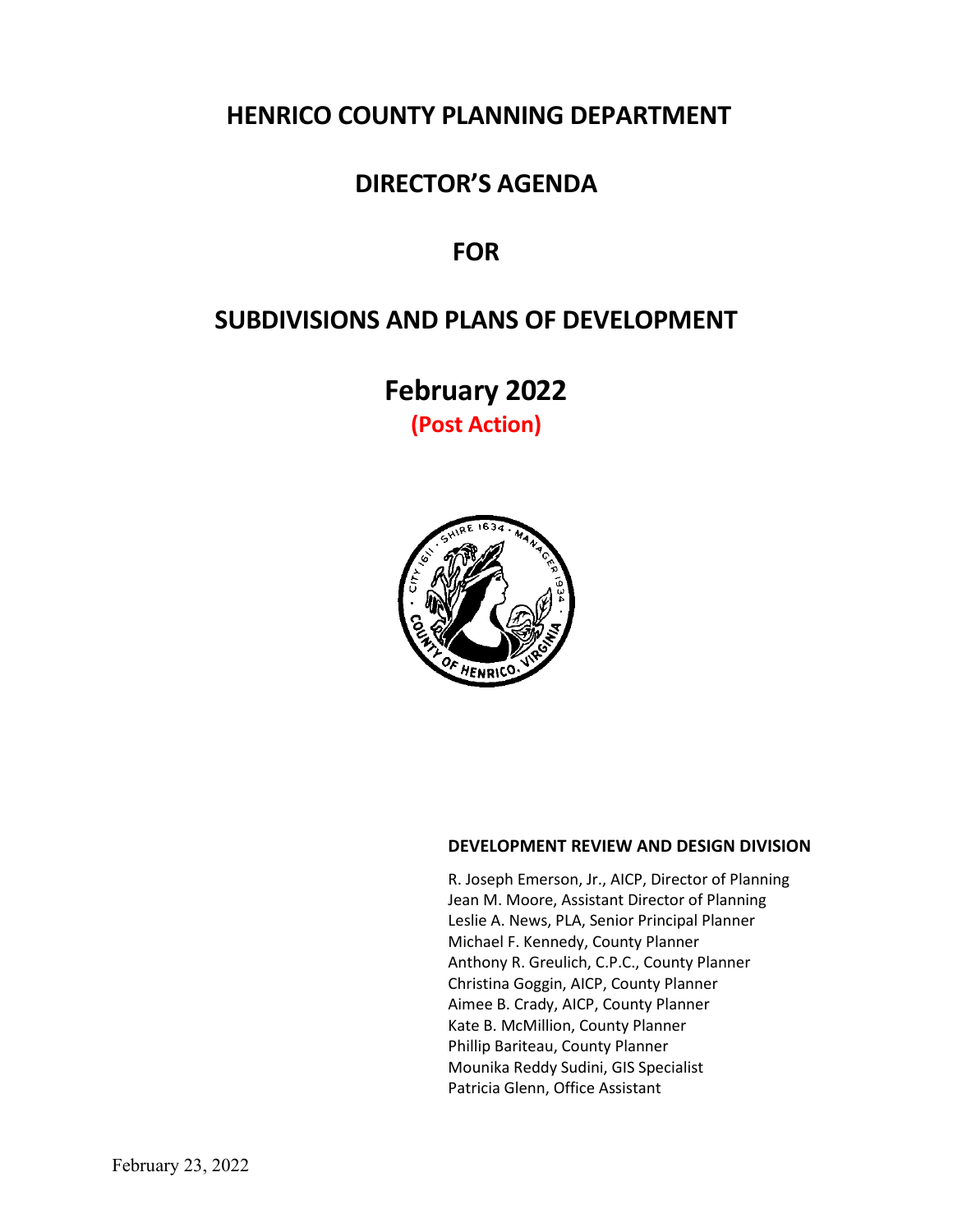#### **PLAN OF DEVELOPMENT**

| POD2021-00464                         | Kimley-Horn for Rebkee Replacement LLC, ET AL.: Request for                                      |
|---------------------------------------|--------------------------------------------------------------------------------------------------|
| Shire Walk Section 2-                 | approval of a plan of development, as required by Chapter 24, Section                            |
| John Rolfe Pkwy                       | 24-2314 of the Henrico County Code, to construct 81 residential                                  |
|                                       | townhouses, consisting of 32 four-story townhouses and 49 three-                                 |
|                                       | story townhouses. The 7.83-acre site is located at the southwest                                 |
|                                       | corner of the intersection of John Rolfe Parkway and Church Road, on                             |
|                                       | parcels 739-754-5257, 739-754-6982 and 739-754-2148 (partial). The                               |
| APPROVED BY DIRECTOR ON<br>02/23/2022 | zoning is R-6C General Residential District (Conditional). County water<br>and sewer. (Tuckahoe) |

The applicant requests approval of 49 three-story and 32 four-story residential townhouses for sale. The proposed townhouses in Section 2 will be different from the units in Shire Walk Section 1. Ryan Homes constructed the townhouses in Section 1. The units in Section 1 have a finished floor area in the range of 1,600 to 1,700 square feet. The proposed units in Section 2 will be constructed by Main Street Homes. Their 3-story units will have a finished floor area in the range of 2,000 to 2,500 square feet and their 4 story units will have a finished floor area in the range of 2,700 to 2,800 square feet. Each of the existing and proposed units will have a 2-car garage, with 2 parking spaces behind each unit's garage. The buildings in both sections are finished with a combination of brick and fiber cement siding. The proposed units comply with the proffers of zoning case REZ2021-00025 and provisional use permit conditions of zoning case PUP2021-00009, as well as all applicable zoning code requirements.

The zoning approvals granted in 2021 substituted the proposed townhouses and a future 6,000 square foot commercial building for a previously approved shopping center on the Section 2 site. A separate site plan will be submitted in the future to authorize the future commercial building.

The conceptual landscape plan included in the staff plan provides the streetscape and enhanced landscape areas consistent with the proffered requirements. A landscape and lighting plan will be submitted in the future for administrative review and approval

Staff recommends approval subject to the annotations on the plan, the standard conditions for developments of this type, and the following additional conditions:

- 11. Prior to the approval of an electrical permit application and installation of the site lighting equipment, a plan including light spread and intensity diagrams, fixture specifications, and mounting height details shall be submitted for Department of Planning review and approval.
- 15. The subdivision plat for Shire Walk Section 2 shall be recorded before any building permits are issued for the residential townhomes.
- 16. The proffers approved as part of zoning case REZ2021-00025, and the provisional use conditions of PUP2021-00009, shall be incorporated into this approval.
- 17. A note in bold lettering shall be provided on the erosion control plan indicating that sediment basins or traps located within buildable areas or building pads shall be reclaimed with engineered fill. All materials shall be deposited and compacted in accordance with the applicable sections of the state building code and geotechnical guidelines established by the engineer. An engineer's report certifying the suitability of the fill materials and its compaction shall be submitted for review and approval by the Director of Planning and Director of Public Works and the Building Official prior to the issuance of any building permit(s) on the affected sites.
- 18. The conceptual master plan, as submitted with this application, is for planning and information purposes only.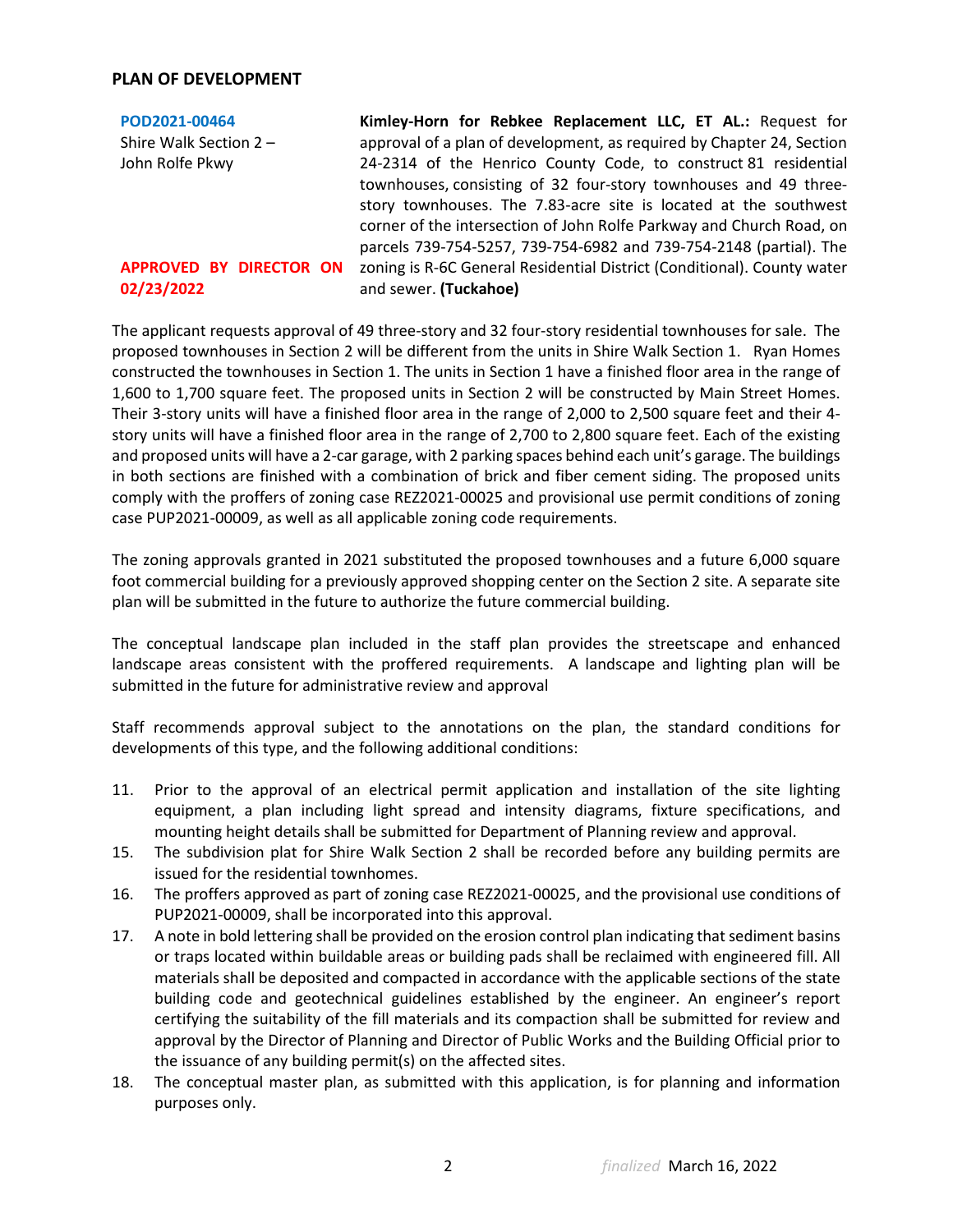- 19. The excess right of way associated with the previously proposed western driveway shall be vacated prior to recordation of the subdivision plat for Shire Walk Section 2.
- 20. The sediment basin in the John Rolfe Parkway right of way located southwest of Shire Walk Section 1, shall be converted to a permanent BMP/SWM facility and landscaped in accordance with the Declaration of Covenants recorded in Deed Book 5412, on Page 2191
- 21. Approval of the construction plans by the Department of Public Works does not establish the curb and gutter elevations along the Henrico County maintained right-of-way. The elevations will be set by Henrico County.

## **(Staff Report by Mike Kennedy)**

**(Applicant's Representative: David Ellington) (Applicable Rezoning Cases and PUPS: (REZ2021-00025 & PUP2021-00009)**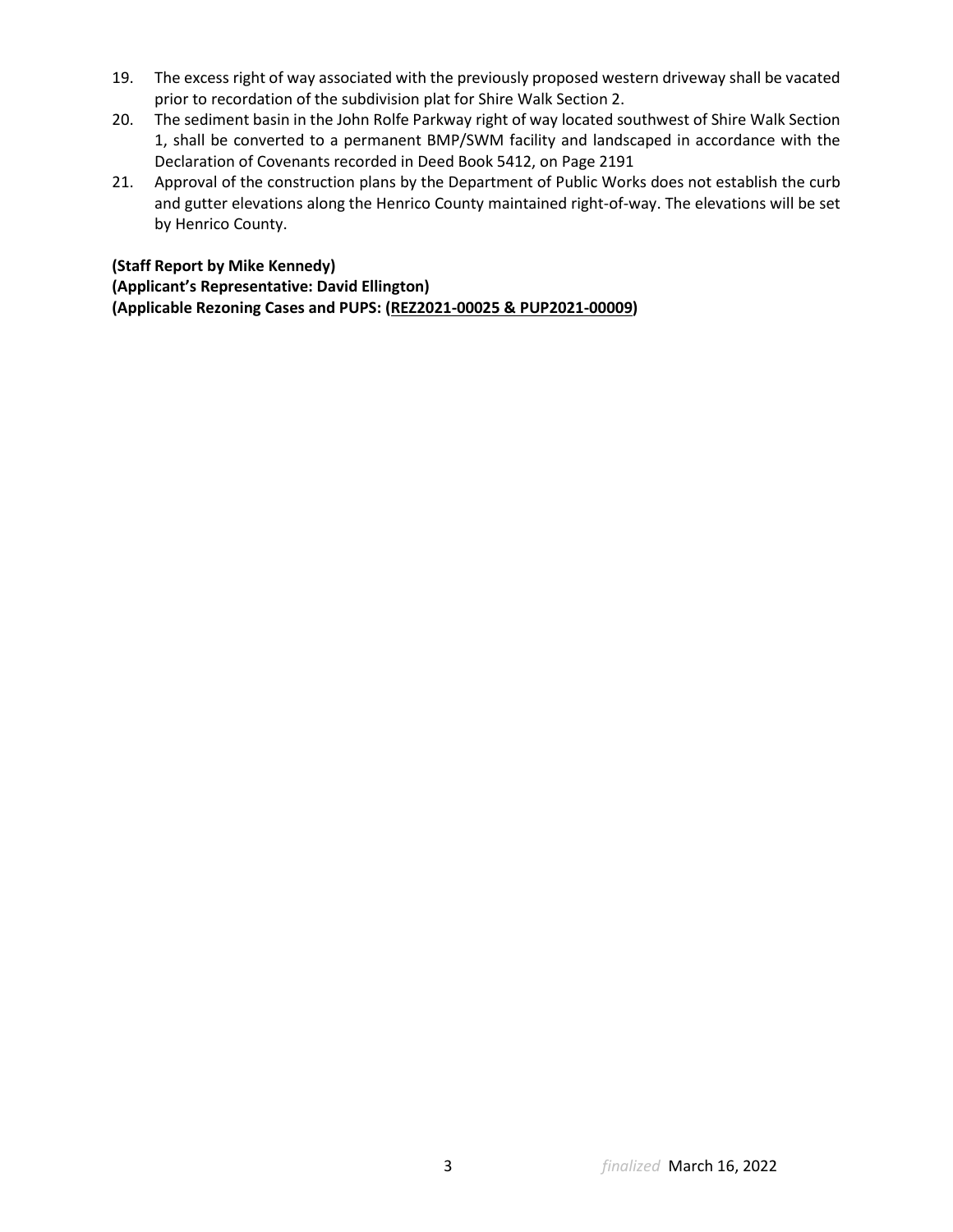#### **PLAN OF DEVELOPMENT AND LIGHTING PLAN**

#### **[POD2022-00006](https://henrico.us/pdfs/planning/2022/feb22/pod/pod2022-00006.pdf)**

Neighborhood of Libbie Mill Midtown Section 4 and Condo Building 8-10 – Bethlehem Road

#### **APPROVED BY DIRECTOR ON 02/23/2022**

**E. D. Lewis & Associates, P.C. for Midtown Land Partners, LLC.:**  Request for approval of a plan of development and lighting plan, as required by Chapter 24, Section 24-2314 of the Henrico County Code, to construct 20 three-story townhouses and 34 four-story residential condominium units for sale. The 3.9-acre site is located at the southern corner at the intersection of Bethlehem Road and Spencer Road, on part of parcel 773-740-5180. The zoning is UMUC Urban Mixed Use District (Conditional). County water and sewer. **(Brookland)**

The applicant requests approval of 20 three-story residential townhouses for sale and three 4-story residential condominium buildings containing a total of thirty-four units for sale. The unit types are a continuation of the residential townhomes and 2-over-2 condominiums constructed in previous phases of the development, in compliance with all applicable proffers, provisional use permits, and standards of the Libbie Mill Midtown UMU pattern book. Building materials are primarily masonry and cementitious siding congruent to the previous buildings constructed. In addition to the private garage parking within the units, this phase will add 35 surface parking spaces, which equals 24 spaces in excess of the minimum code requirement for parking.

Recent rezoning approvals granted in 2021 expand the urban mixed use district zoning to properties west of Spencer Road. This plan includes a realignment of a portion of Spencer Road in proximity to its terminus at Bethlehem Road. Condition number 19 includes guidance on the timing of the realignment approvals with respect to previous right of way alignment and necessary vacation of portions of plats related to this realignment.

The conceptual landscape plan included in the staff plan provides the streetscape and enhanced landscape areas consistent with the ordinance requirements and the pattern book. A lighting plan with a continuation of the decorative lighting fixtures installed with previous phases demonstrates adequate lighting levels throughout the plan.

Staff recommends approval subject to the annotations on the plan, the standard conditions for developments of this type, and the following additional conditions:

- 11B. Prior to the approval of an electrical permit application and installation of the site lighting equipment, a plan including light spread and intensity diagrams, and fixture specifications and mounting heights details shall be revised as annotated on the staff plan and included with the construction plans for final signature.
- 15 The subdivision plat for Neighborhood of Libbie Mill Midtown Section 4 shall be recorded before any building permits are issued for the residential townhomes.
- 16. The proffers approved as part of zoning cases REZ2021-00042, PUP2021-00015, REZ2018-00044, REZ2015-00018, and PUP2014-00014 shall be incorporated into this approval.
- 17. A note in bold lettering shall be provided on the erosion control plan indicating that sediment basins or traps located within buildable areas or building pads shall be reclaimed with engineered fill. All materials shall be deposited and compacted in accordance with the applicable sections of the state building code and geotechnical guidelines established by the engineer. An engineer's report certifying the suitability of the fill materials and its compaction shall be submitted for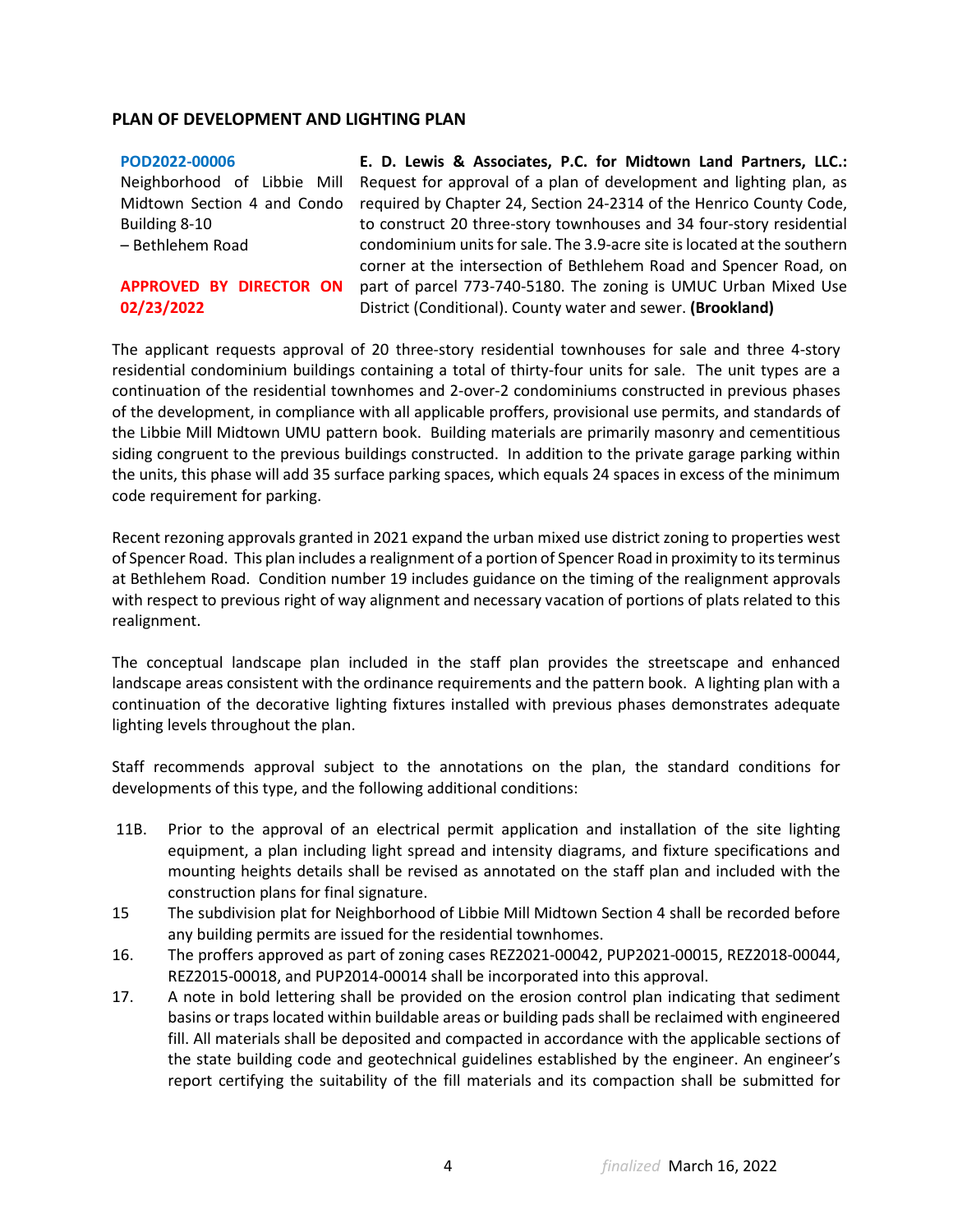review and approval by the Director of Planning and Director of Public Works and the Building Official prior to the issuance of any building permit(s) on the affected sites.

- 18. The conceptual master plan, as submitted with this application, is for planning and information purposes only.
- 19. The right of way and any necessary portion of the Suburban Apartments Subdivision and Westbourne Subdivision associated with the realignment of Spencer Road shall be vacated prior to recordation of the subdivision plat for The Neighborhood of Libbie Mill Section 4.
- 20. The final color pallet selection for the rear side exterior elevations of the building facing the future phase parking lot, as noted on the staff plan, shall be subject to approval by the Director of Planning prior to building permit approval.

## **(Staff Report by Aimee Crady)**

**(Applicant's Representative: Monte Lewis) (Applicable Rezoning Cases and PUPS: PUP2014-00014, REZ2015-00018, REZ2018-00044, REZ2021- 00042, and PUP2021-00015)**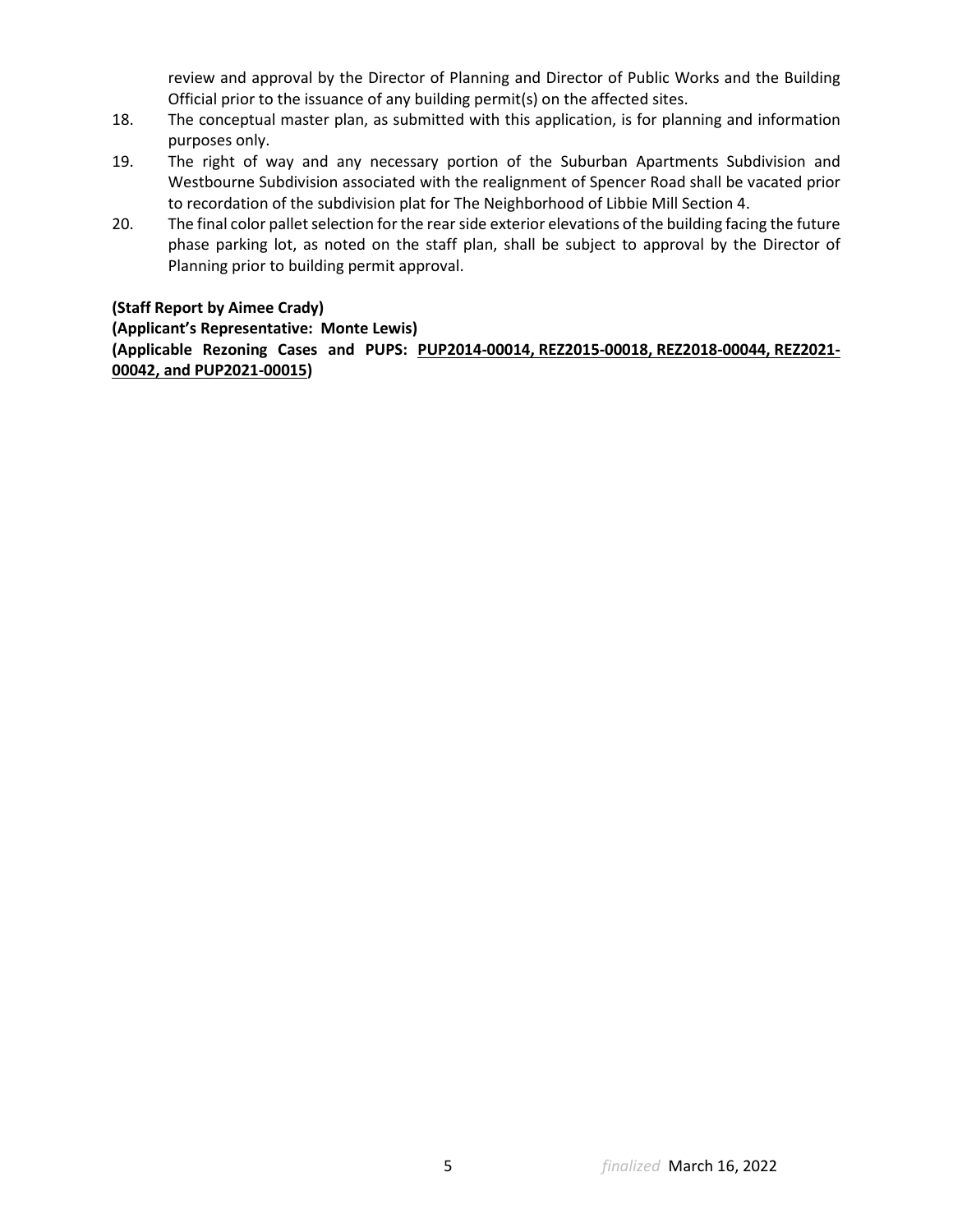### **SITE PLAN AND LIGHTING PLAN**

#### **[POD2021-00373](https://henrico.us/pdfs/planning/2022/feb22/pod/pod2021-00373.pdf)**

Royal Farms at 7411 West Broad Street (U.S. Route 250)

**Rummel Klepper & Kahl LLP for North Gayton Company LLP and ARLS Properties LLC:** Request for approval of a site plan and lighting plan, as required by Chapter 24, Section 24-2315 and Article 5 of the Henrico County Code, to construct a one story, 5200 square foot convenience store with fuel pumps. The 2.1-acre site is located on the northwest corner of the intersection of West Broad Street (U.S. Route 250) and Willard Road on part of parcel 766-748-0196. The zoning is M-1 Light Industrial. County water and sewer. **(Tuckahoe)**

The applicant has requested a deferral to the March 2022 Director's Agenda.

**(Staff Report by Tony Greulich) (Applicant's Representative: Bill Johns) (Applicable Rezoning Cases and PUPS: n/a)**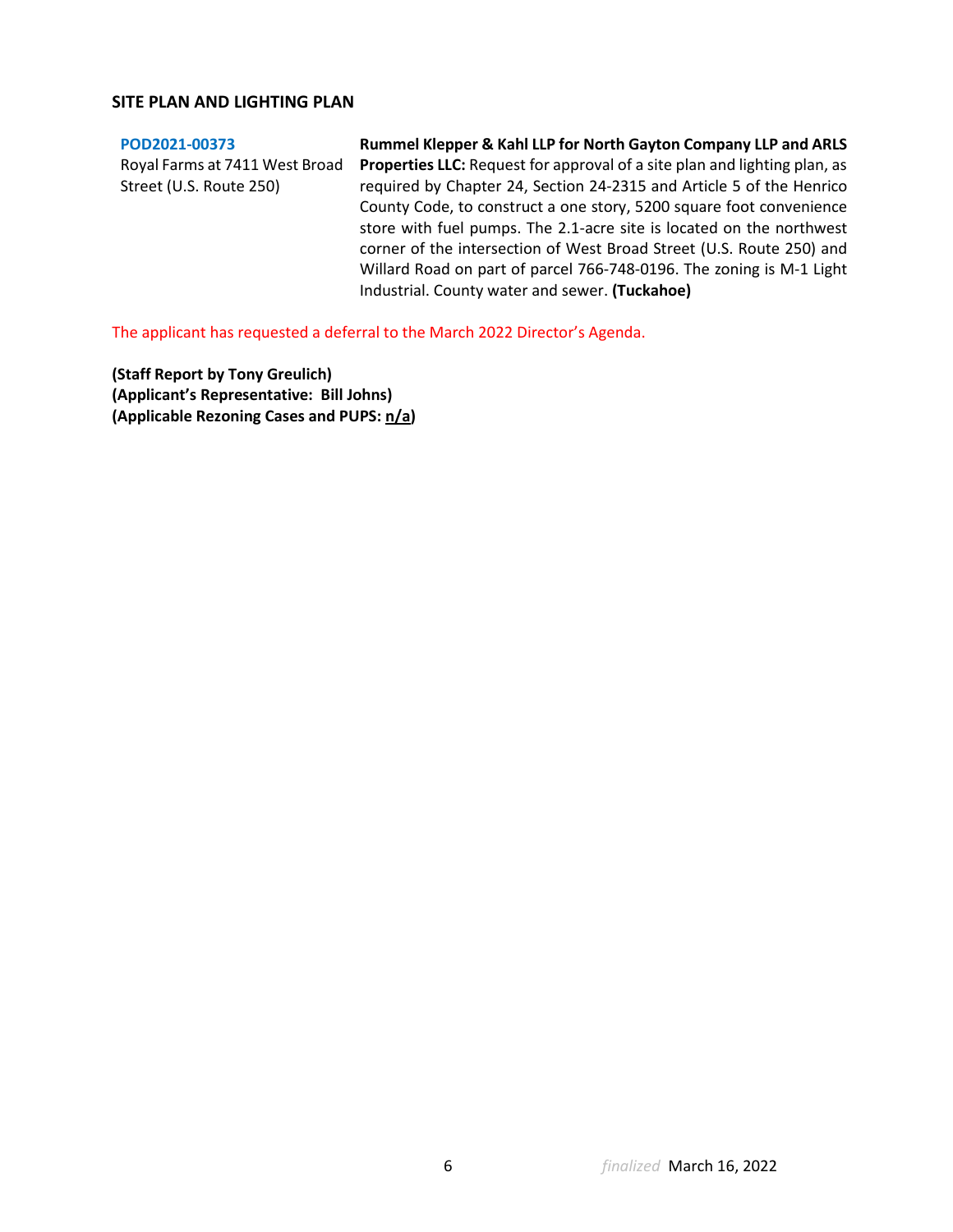#### **SITE PLAN**

**[POD2021-00410](https://henrico.us/pdfs/planning/2022/feb22/pod/pod2021-00410.pdf)** Travis Auto Center 2 at 4200 Nine Mile Road (State Route 33) – 4200 Nine Mile Road

### **APPROVED BY DIRECTOR ON 02/23/2022**

**Goodfellow, Jalbert, Beard & Associates, Inc. for Leelwattie Ramashwar and Nine Mile HTLK, LLC.:** Request for approval of a site plan, as required by Chapter 24, Section 24-2315 of the Henrico County Code, to construct a one story, 4,500 square foot automotive repair center with 8 service bays. The 1.06 -acre site is located on the north line of Nine Mile Road (State Route 33), approximately 250 feet west of its intersection with East Richmond Road, on parcel 808-722-7565. The zoning is B-3C Business District (Conditional) and AS-O Airport Safety Overlay District. County water and sewer. **(Varina)**

This plan would permit the construction of an auto service center, with 8-service bays. The plan is subject to the proffers of Zoning Case C-005C-11 which anticipated the construction of a self-service car wash. The proposed auto service center is generally consistent with the proffered plan. The developer is required to provide road widening, together with curb and gutter and sidewalks along Nine Mile Road. The proffers a require a wrought iron style perimeter fence around the developed portion of the site along with brick columns along Nine Mile Road. In addition, the proffers require a 30-foot-wide landscape buffer along Nine Mile Road, planted as a 25-foot transitional buffer and requires a 100-foot-deep natural buffer along the rear property line. The proffers require the building to be predominantly brick or split faced block. The front and both side elevations are finished with brick, except for windows and doors. The rear elevation of the building will have a stucco finish.

The proposed plan satisfies all applicable proffers and all applicable zoning code requirements.

The conceptual landscape plan included in the staff plan is consistent with the proffered requirements. A landscape and lighting plan will be submitted in the future for administrative review and approval

Staff recommends approval subject to the annotations on the plan, the standard conditions for developments of this type, and the following additional conditions:

- 11. Prior to the approval of an electrical permit application and installation of the site lighting equipment, a plan including light spread and intensity diagrams, fixture specifications, and mounting height details shall be submitted for Department of Planning review and approval.
- 15. The proffers approved as part of zoning case C-005C-11, shall be incorporated into this approval.
- 16. A plat for the widening of Nine Mile Road (State Route 33) right of way, as shown on the approved plan, shall be submitted to the Director of Real Property prior to approval of construction plans. The Plat shall be submitted to VDOT following approval of the construction plans and recorded with appropriate conveyance instruments prior to requesting occupancy permits. The Developer shall provide evidence of recordation to the Director of Public Works.
- 17. The entrances and drainage facilities on Nine Mile Road (State Route 33) shall be approved by the Virginia Department of Transportation and the County.
- 18. A notice of completion form, certifying that the requirements of the Virginia Department of Transportation entrances permit have been completed, shall be submitted to the Director of Public Works prior to any occupancy permits being issued.
- 19. A concrete sidewalk meeting VDOT standards shall be provided along the north side of Nine Mile Road (State Route 33).
- 20. A private offsite drainage easement shall be recorded prior to approval of a construction plan as determined by the Director of Public Works.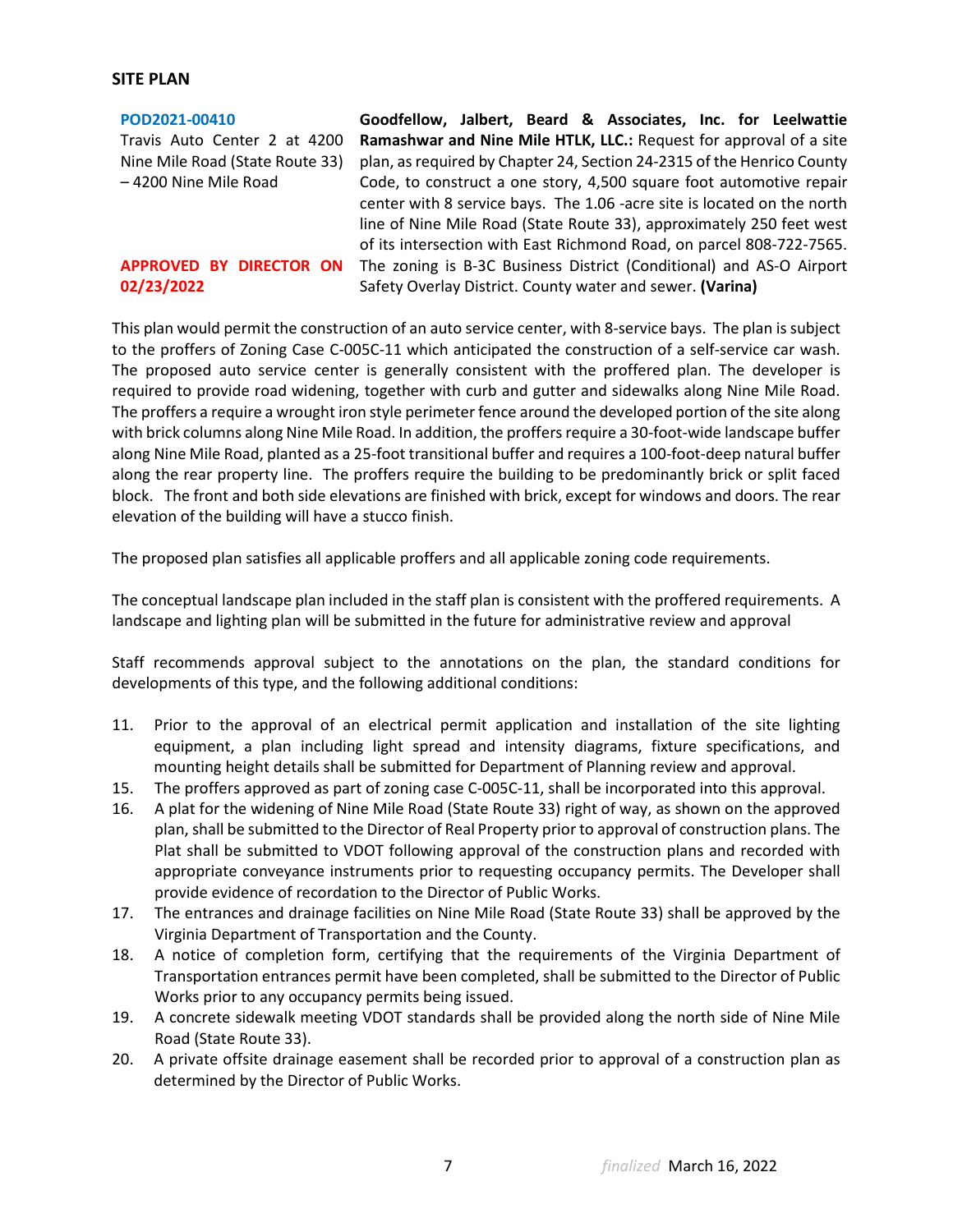**(Staff Report by Mike Kennedy) (Applicant's Representative: Bonnie D. Beavers) (Applicable Rezoning Cases and PUPS: C-5C-11 )**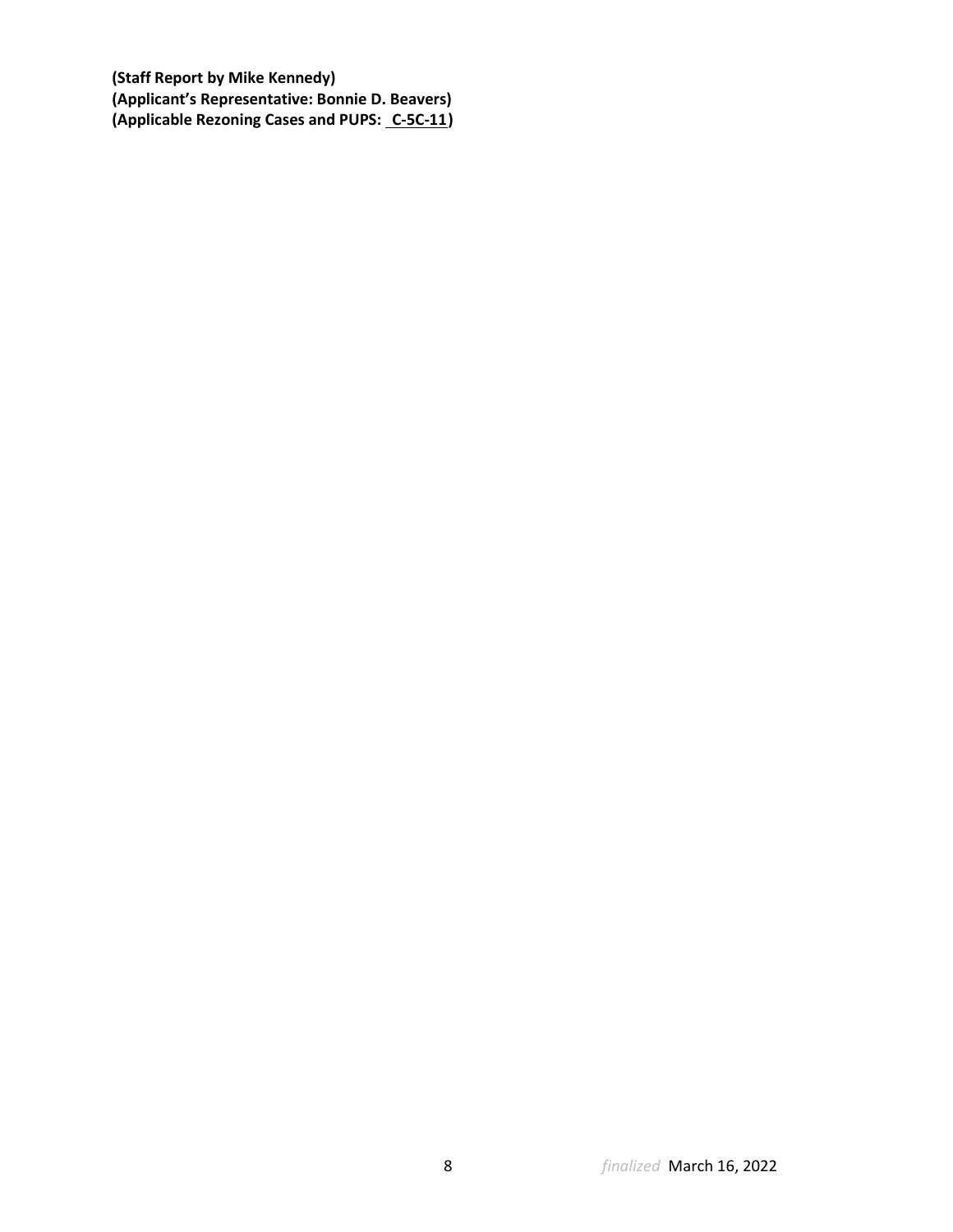### **SITE PLAN AND LIGHTING PLAN**

| POD2021-00469             | Sekiv Solutions for Discovery United Methodist Church and Pivot               |
|---------------------------|-------------------------------------------------------------------------------|
| Discovery Ridge Townhomes | <b>Development:</b> Request for approval of a site plan and lighting plan, as |
| - 13000 Gayton Road       | required by Chapter 24, Section 24-2315 of the Henrico County Code,           |
|                           | construct 24 three-story townhouses. The 2.26-acre site is located on         |
|                           | the west line of Gayton Road, and the east line of Lauderdale Drive,          |
|                           | approximately 175 feet north of California Drive, on parcel 732-754-          |
| APPROVED BY DIRECTOR ON   | 3534 (part). The zoning is RTH Residential Townhouse District. County         |
| 02/23/2022                | water and sewer. (Tuckahoe)                                                   |
|                           |                                                                               |

The applicant requests approval of 24 three-story residential townhouses for sale. The townhouses would replace an excess parking area on a portion of the Discovery United Methodist Church property. The proposed townhouses will have a finished floor area of approximately 2,300 square feet. Each unit will have a single front-loaded garage, with a parking space in front of each unit's garage. Additional parking will be provided in common area. The buildings will be finished with a combination of brick and fiber cement siding. The property was rezoned from B-1 to RTH in 1975, to match the RTH zoning of the adjoining Olde Gayton North subdivision to the south. The property is not subject to proffered conditions.

An existing 25-foot natural landscape buffer between the Church Property and Olde Gayton North was volunteered by the Church in 1999 when they expanded their building and constructed their steeple. There was no code requirement for a buffer when the Church property was developed.

The zoning code requires the proposed development to reserve 20% beneficial open space with priority directed to natural buffers. The developer will maintain the existing natural buffer along Olde Gayton North to satisfy that requirement. The buffer occupies a portion of the rear yards of the proposed townhouse lots. The buffer area will be signed, and an easement will be recorded to ensure the natural buffer is maintained. The developer will be required to remove any unnatural debris or unsafe trees in the buffer. Additional landscape buffers are required along both Gayton Road and Lauderdale Drive.

The code now requires places of worship to provide a buffer equal to a 25-foot transitional buffer where they abut RTH zoned property. The plan provides a 6-foot-high fence and a 13-foot-wide planting strip separating the proposed townhouses from the Church's residual property to satisfy that requirement.

The conceptual landscape plan included in the staff plan is consistent with code requirements. A final landscape and lighting plan will be submitted in the future for administrative review and approval. Light poles in the parking area will be limited to 15-feet in height.

The proposed development complies with all applicable zoning code requirements.

Staff recommends approval subject to the annotations on the plan, the standard conditions for developments of this type, and the following additional conditions:

11B. Prior to the approval of an electrical permit application and installation of the site lighting equipment, a plan including light spread and intensity diagrams, and fixture specifications and mounting heights details shall be revised as annotated on the staff plan and included with the construction plans for final signature.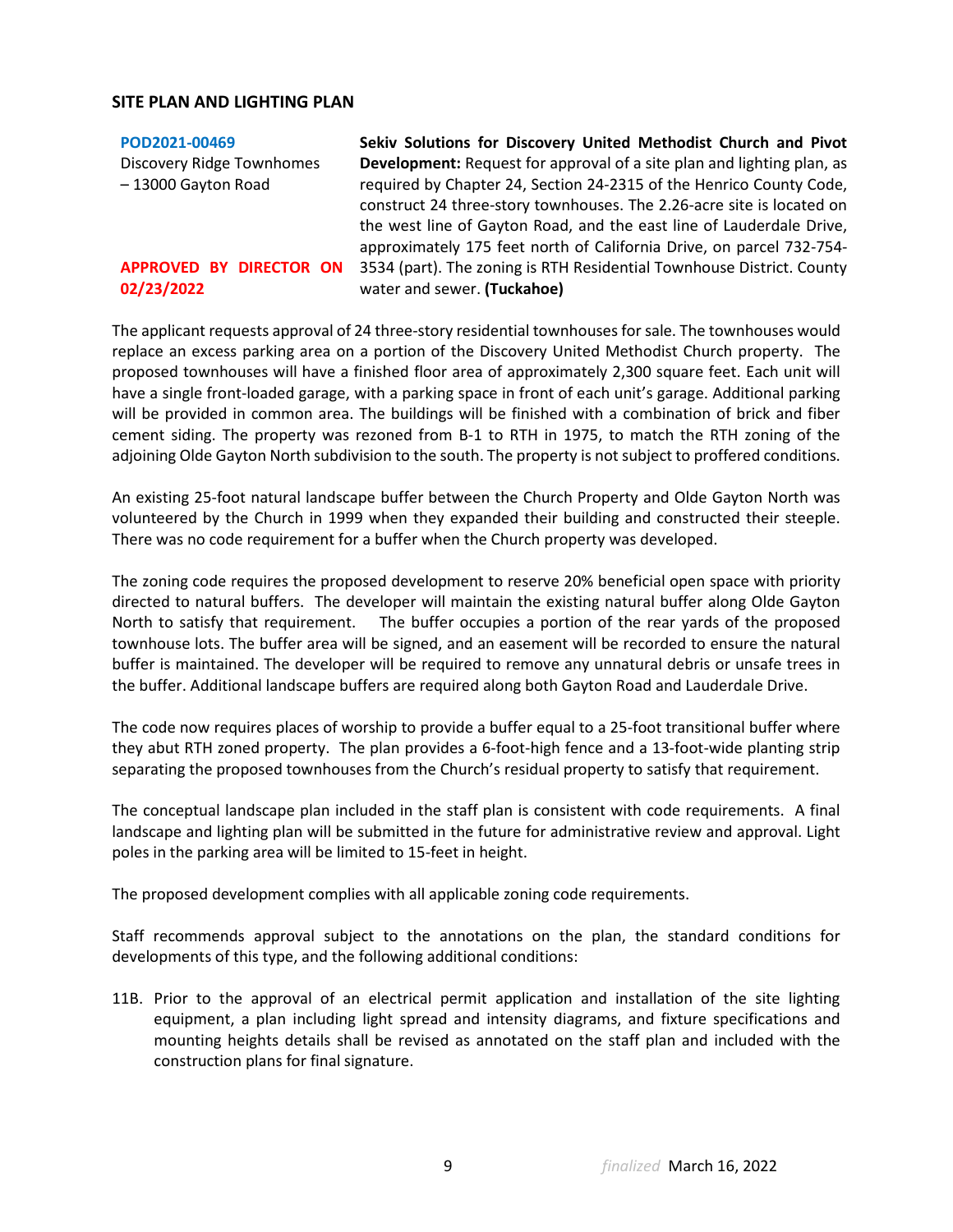- 15. The subdivision plat for Discovery Ridge Townhomes shall be recorded before any building permits are issued for the residential townhomes.
- 16. A note will be provided on the coversheet indicating the property was previously occupied by a coal mine and reference the engineering report which found no mine shafts, pits and/or spoils areas within the buildable areas of the proposed lots. A sealed copy of the engineering report summary shall be included in the construction plan.
- 17. A Tree Protection Buffer easement must be recorded on the record plat where the open space buffer encroaches into the rear yards of the townhouse lots.
- 18. An easement for the proposed offsite sanitary sewer on the Church property must be recorded prior to approval of the construction plan.
- 19. A private cross-access and drainage easement with the Church must be recorded prior to approval of the construction plan

**(Staff Report by Mike Kennedy) (Applicant's Representative: Stig Owens)**

**(Applicable Rezoning Cases and PUPS: N/A )**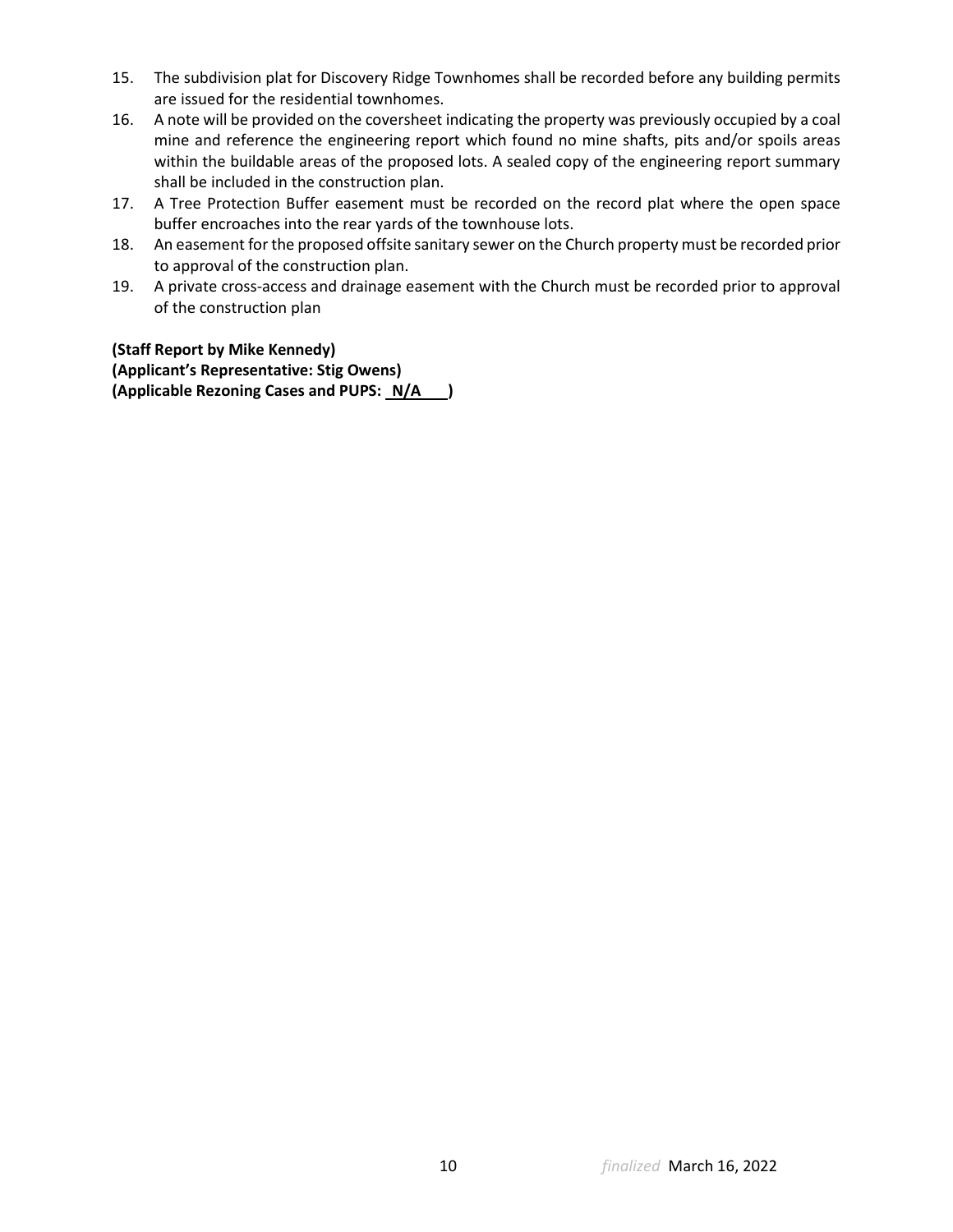#### **SITE PLAN AND LIGHTING PLAN**

**[POD2021-00508](https://henrico.us/pdfs/planning/2022/feb22/pod/pod2021-00508.pdf)** Animal Hospital at Gateway **Commercial LLC:** Request for approval of a site plan and lighting plan Square - 12401 W Broad St. (U. as required by Chapter 24, Section 24-2315 of the Henrico County S. Route 250) APPROVED BY DIRECTOR ON WSBO West Broad Street Overlay District. County water and sewer. **02/23/2022 Townes Site Engineering for Stanley Martin Homes LLC, and Mesa**  Code, to construct a one-story, 31,333 square foot veterinary hospital. The 4.42-acre site is located on the southern line of West Broad Street (U.S. Route 250) at its intersection with Bon Secours Parkway, approximately 1,200 feet west of Vinery Avenue, on parcel 730-765- 6508 (part). The zoning is B-2C Business District (Conditional) and **(Three Chopt)**

The first commercial component of the Gateway Square overall development at the western County boundary along W. Broad Street is a proposal for an animal hospital in accordance with the recent provisional use permit approval (PUP2021-00013) approved by the Board of Supervisors August 10, 2021, to permit 24-hour operation. The site is subject to the conditions of that approval, in addition to the overall Gateway Square zoning case, REZ2020-00009. Future portions of Gateway Square that may include outdoor dining are subject to the provisions of PUP2020-00005.

A revised plan has been included to shift the outdoor dog run enclosure to be located more along the side of the building away from W. Broad Street, and revised elevations include additional articulation along the W. Broad Street frontage to create a false front façade, to reflect the building characteristics of other surrounding development on the north side of W. Broad Street. The building is proposed in primary materials of brick and cast stone veneers, with accents of pre-finished metal paneling.

A lighting plan is provided to demonstrate that the lighting fixture type will meet the code requirements for adequate illumination throughout the walks and surface parking areas. A conceptual landscape plan is included for informational purposes but is not part of this approval. The landscape plan will be reviewed in detail under a separate application once construction has progressed, and the landscaping internal to this site will be designed in coordination with and to supplement the overall Gateway Square landscape plan, also under consideration on this agenda, which addresses the 35-foot buffer area along W. Broad Street, subject to the West Broad Street Overlay District standards.

As of the preparation of this agenda, the revised elevations are still under review. Should action be taken on this request, in addition to the annotations on the plan and the standard conditions for developments of this type, the following additional conditions are recommended:

- 11B. Prior to the approval of an electrical permit application and installation of the site lighting equipment, a plan including light spread and intensity diagrams, and fixture specifications and mounting heights details shall be revised as annotated on the staff plan and included with the construction plans for final signature.
- 15. The proffers approved as part of zoning cases REZ2020-00009, PUP2021-00013, and PUP2020- 00005 shall be incorporated in this approval.

### **(Staff Report by Aimee Crady) (Applicant's Representative: Zackary Wilkins) (Applicable Rezoning Cases and PUPS: REZ2020-00009, PUP2021-00013, and PUP2020-00005)**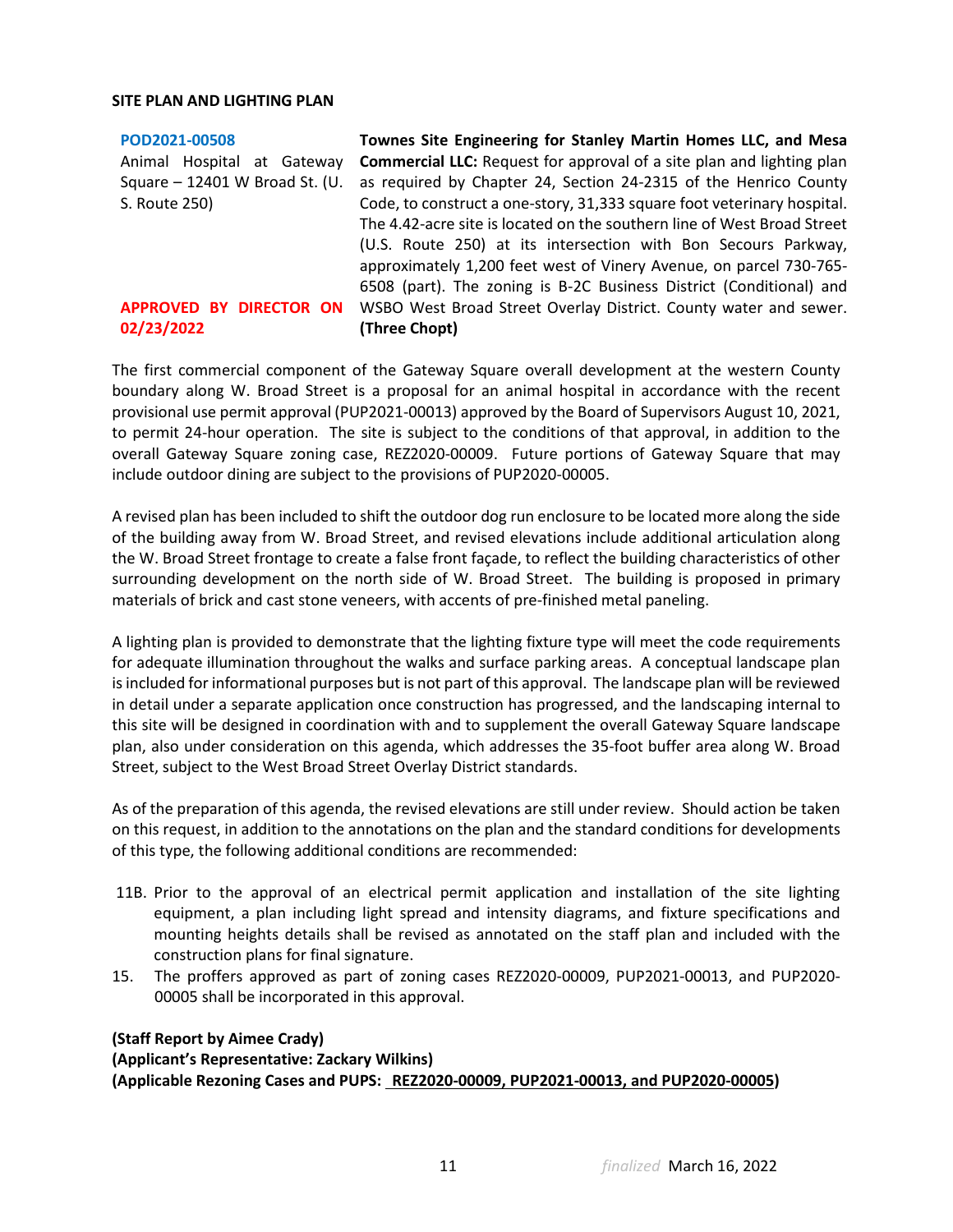### **SITE PLAN**

| POD2022-00008                   | Kimley-Horn and Associates, Inc. for SKM, LLC., REBKEE: Request for        |
|---------------------------------|----------------------------------------------------------------------------|
| SKM Access Road -               | approval of a site plan, as required by Chapter 24, Section 24-2315 of     |
| 12100 W Broad Street (U.S. 250) | the Henrico County Code, to construct an access road for a proposed        |
|                                 | mixed-use development. The 2.31-acre portion of the 12.28-acre site        |
|                                 | is located on the northwest corner of the intersection of W. Broad         |
|                                 | Street (U.S. 250) and Gayton Road, on part of parcel 733-765-4819. The     |
| APPROVED BY DIRECTOR ON         | zoning is B-2C Business District (Conditional), A-1 Agricultural District, |
| 03/08/2022                      | and WBS-0 West Broad Street Overlay District. County water and             |
|                                 | sewer. (Three Chopt)                                                       |

This application is for an access road to serve a future mixed use development. As of the preparation date of this agenda, the staff has not received a revised plan as requested. The Department of Public Works has requested additional information identifying the extent of the Henrico Special Flood Hazard Area (100 year floodplain), and the Chesapeake Bay Resource Protection Area (RPA)on the property. In addition, the Traffic Engineer and VDOT have requested additional right of way and improvements along West Broad Street. A staff recommendation will be made once the additional information is provided. Should the Director act on this request, in addition to the annotations on the plans, and the standard conditions for development of this type, the following additional conditions are recommended:

- 11. Prior to the approval of an electrical permit application and installation of the site lighting equipment, a plan including depictions of light spread and intensity diagrams, and fixture specifications and mounting height details shall be submitted for Department of Planning review and approval.
- 15. A plat for the widening of West Broad Street (U.S. Route 250) right of way, as shown on the approved plan, shall be submitted to the Director of Real Property prior to approval of construction plans. The Plat shall be submitted to VDOT following approval of the construction plans and recorded with appropriate conveyance instruments prior to requesting occupancy permits. The Developer shall provide evidence of recordation to the Director of Public Works.
- 16. The entrances and drainage facilities on West Broad Street (U.S. Route 250) shall be approved by the Virginia Department of Transportation and the County.
- 17. A notice of completion form, certifying that the requirements of the Virginia Department of Transportation entrances permit have been completed, shall be submitted to the Director of Public Works prior to any occupancy permits being issued.
- 18. A concrete sidewalk meeting VDOT standards shall be provided along the north side of West Broad Street (U.S. Route 250).
- 19. The proffers approved as a part of zoning case REZ2021-00044 and the conditions of provisional use permit PUP2021-00025 shall be incorporated in this approval.
- 20. The limits and elevations of the Special Flood Hazard Area shall be conspicuously noted on the plan and labeled "Limits of Special Flood Hazard Area." In addition, the delineated Special Flood Hazard Area must be labeled "Variable Width Drainage and Utility Easement." The easement shall be granted to the County prior to the issuance of any occupancy permits.

## **(Staff Report by Mike Kennedy) (Applicant's Representative: Brian Brewer) (Applicable Rezoning Cases and PUPS: REZ2021-00444 & PUP2021-00025)**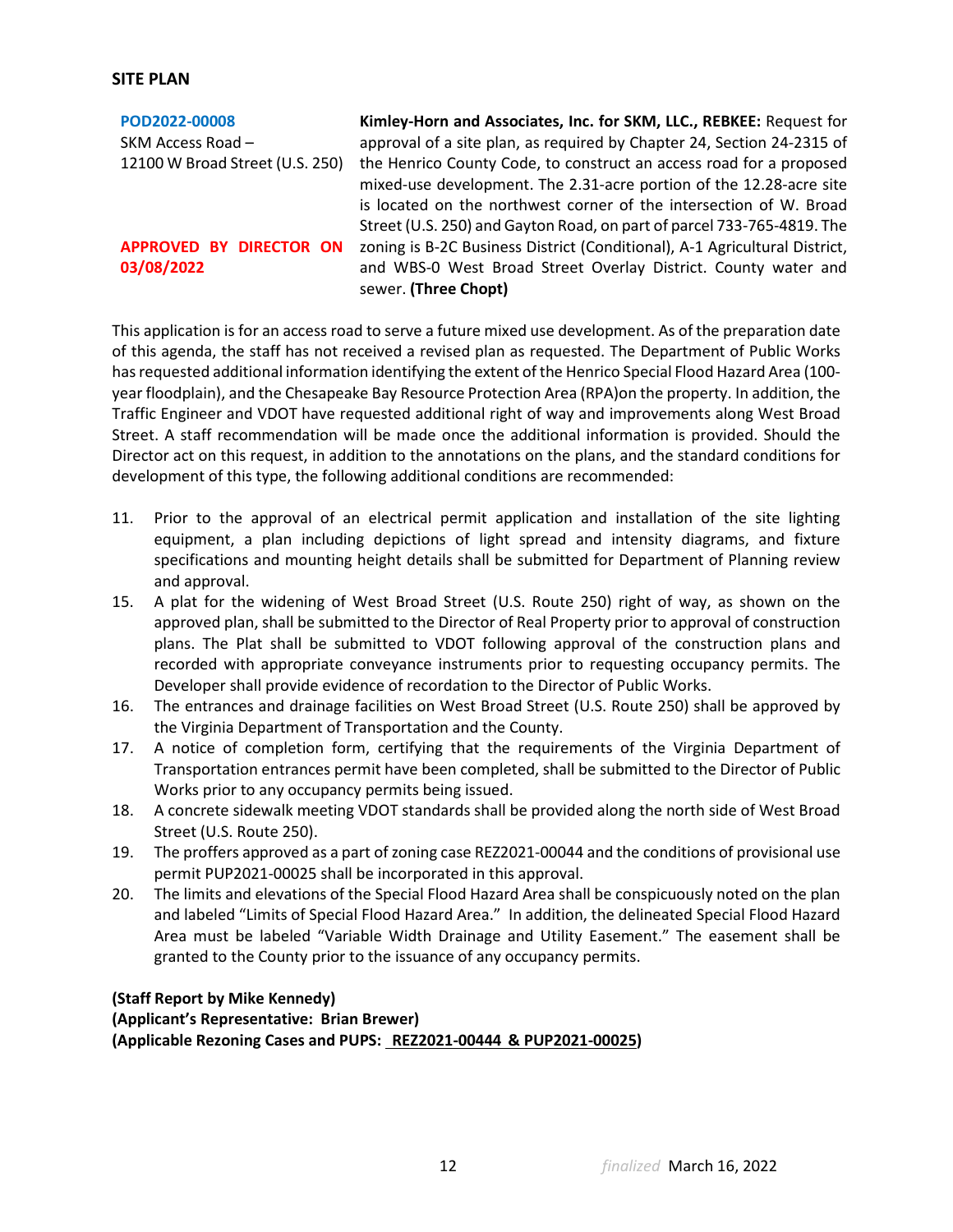#### **PRELIMINARY PLAT**

| SUB2022-00001        | Bay Companies, Inc. for Stanley Martin Homes, and Debria C. Morris: The       |
|----------------------|-------------------------------------------------------------------------------|
| ReTreat at One       | 37.61-acre site proposed for 93 townhouse lots and 82 single family lots is   |
| (February 2022 Plan) | located on the north line of Scott Road between Interstate 95 and Aberdeen    |
|                      | Street, on parcels 784-757-9571, 784-758-8345, 784-758-9251, 785-758-0057,    |
|                      | 785-758-0968, 785-758-1774, 785-758-2580, 785-758-3485, 785-758-5283,         |
|                      | 784-757-9581, 784-757-9390, 784-758-9103, 784-758-9817, 785-758-1023,         |
|                      | 785-758-1828, 785-758-0889, 785-758-2698, 785-758-3304, 785-758-2935,         |
|                      | 785-758-4243, 785-758-5551, 785-758-6456, 785-758-4511, 785-758-5317,         |
|                      | 785-758-6526, 785-758-7735, 785-758-8049, 785-758-8854, 786-758-0555,         |
|                      | 785-758-9568, 785-758-9882, 786-758-0294, 785-758-6583, 786-759-0525,         |
| <b>APPROVED BY</b>   | 786-759-0736 & 785-759-6819. The zoning is R-5AC General Residence District   |
| <b>DIRECTOR ON</b>   | (Conditional) and R-6C General Residence District (Conditional). County water |
| 02/23/2022           | and sewer. (Fairfield) 175 Lots                                               |

This conditional subdivision for ReTreat at One (February 2022 Plan) proposes both single-family dwellings and townhouse units for sale. The 37.61-acre site that comprises this proposed development was rezoned by the Board of Supervisors with cases REZ2020-00016 and REZ2021-00060.

The layout is in substantial conformance with the proffered layout. The townhomes are south of the first three sections of ReTreat at One that contain two- and three-story 1 car garage townhomes and 1 car garage, 2 over 2 condo units. This proposed section of townhomes will also have the same two- and threestory single car garage units as well as two car garage two-story villa style units. The single-family dwelling units are located at the southern end of the development and will provide two additional access points into the overall development from Scott Road. The single-family dwellings are proffered to have a minimum of a single car garage and additional parking is located within the development. There is a 15 foot landscape buffer adjacent to the southern and western project borders with an opaque vinyl fence adjacent to the industrial zoning, and the buffer widens to 20- feet adjacent to the agricultural zoning. There is a 35-foot transitional buffer adjacent to I-95 to the east.

This plan provides 20% usable open space per submitted calculations, which includes landscape buffers and will need to provide 15% canopy coverage at landscaping review.

The Plan of Development (POD) will return for review, and will contain additional details such as drainage plans, parking layouts and sidewalks, lighting, architectural elevations, and additional information on the buffers.

The staff recommends approval of the Preliminary Plat, subject to the annotations on the plans, the standard conditions for developments of this type, and the following additional conditions:

- 15. A County sidewalk shall be constructed along all interior roads and Scott Road.
- 16. Any necessary offsite drainage easements must be obtained prior to final approval of the construction plan by the Department of Public Works.
- 17. The proffers approved as part of zoning cases REZ2020-00016 & REZ2021-00061 shall be incorporated in this approval.
- 18. Any future building lot containing a BMP, sediment basin or trap and located within the buildable area for a principal structure or accessory structure, may be developed with engineered fill. All material shall be deposited and compacted in accordance with the Virginia Uniform Statewide Building Code and geotechnical guidelines established by a professional engineer. A detailed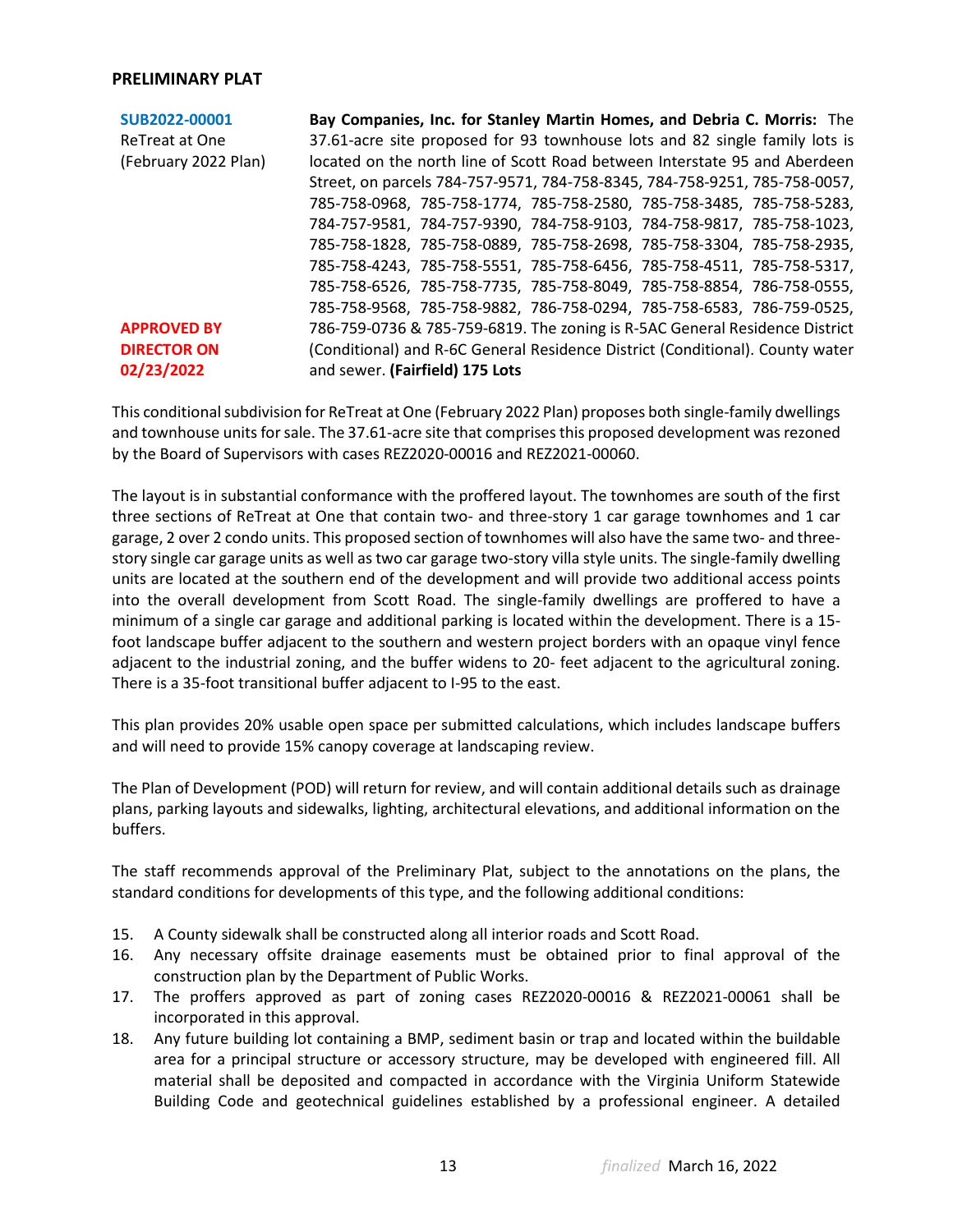engineering report shall be submitted for the review and approval by the Building Official prior to the issuance of a building permit on the affected lot. A copy of the report and recommendations shall be furnished to the Directors of Planning and Public Works.

**(Staff Report by Christina Goggin) (Applicant's Representative: Joe Faudale) (Applicable Rezoning Cases and PUPS: REZ2020-00016 and REZ2021-00060 )**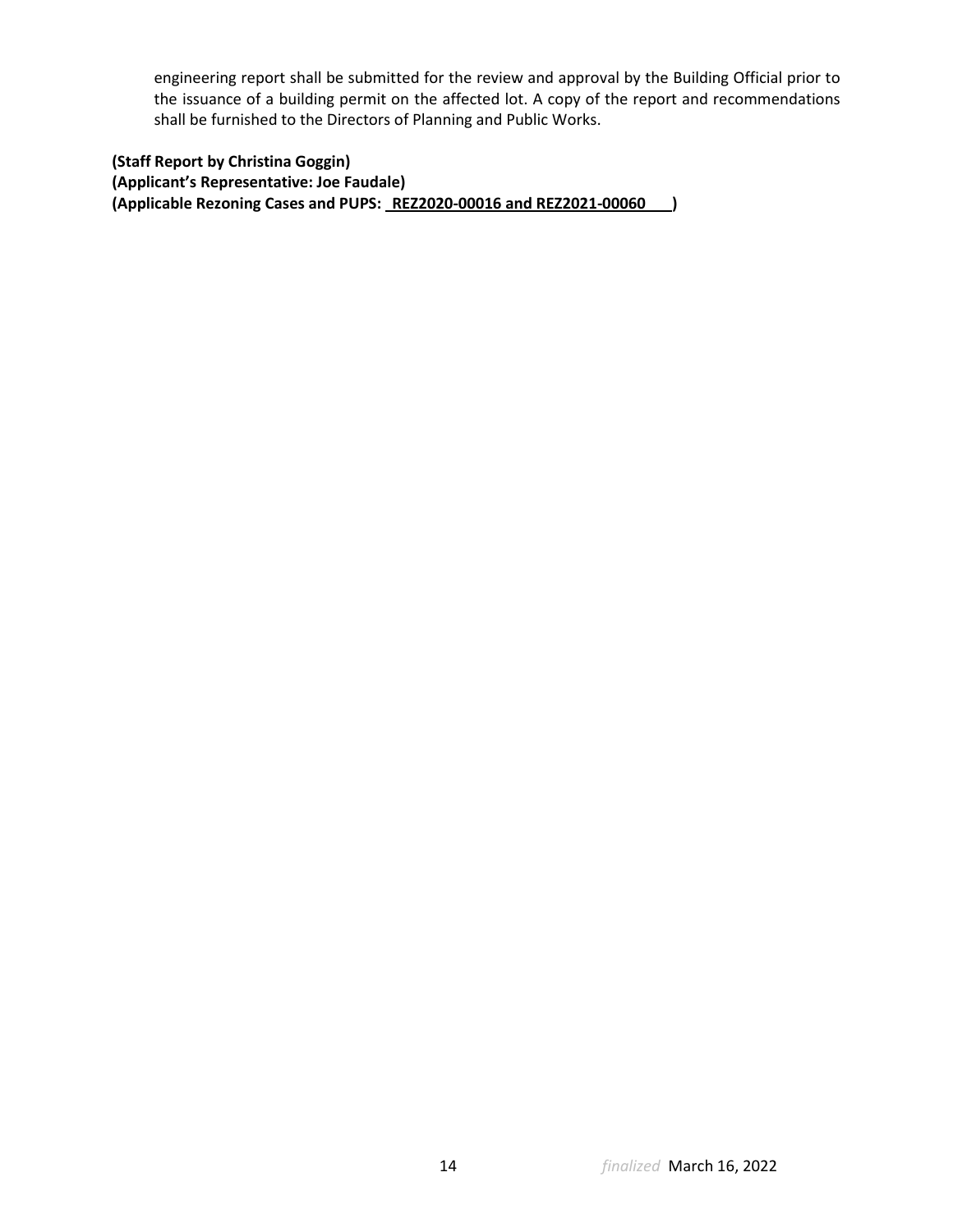#### **PRELIMINARY PLAT**

| SUB2022-00002                  |  |  |
|--------------------------------|--|--|
| Neighborhood of Libbie Mill    |  |  |
| Midtown (February 2022 Plan)   |  |  |
| - Bethlehem Road               |  |  |
| <b>APPROVED BY DIRECTOR ON</b> |  |  |
| 02/23/2022                     |  |  |

**E. D. Lewis and Associates, P.C. for Midtown Land Partners, LLC.:** The 1.093-acre site proposed for a subdivision of 20 townhouses, is located on the southern corner at the intersection of Bethlehem Road and Spencer Road, on part of parcel 773-740-5180. The zoning is UMUC Urban Mixed Use District (Conditional). County water and sewer. **(Brookland) 20 Lots**

The applicant requests conditional approval of the Preliminary Plat for 20 residential townhouse lots for sale in the existing Libbie Mill Midtown Urban Mixed Use District (UMU). This phase of residential construction will be located along the southern line of Bethlehem Road with fronts of units facing outward along the district's northern boundary, east of Spencer Road. Architectural design details, lighting plans, and landscape plans are included in the companion plan of development on this agenda for POD2022- 00006. The proposed subdivision complies with the applicable proffers and provisional use permits that govern the property, as well as the urban mixed use ordinance and corresponding pattern book for the Libbie Mill Midtown UMU.

Staff recommends conditional approval of the Preliminary Plat subject to the annotations on the plans, the standard conditions for residential townhouses, and the following additional condition:

14. The proffers approved as part of zoning cases REZ2021-00042, PUP2021-00015, REZ2018-00044, REZ2015-00018, and PUP2014-00014 shall be incorporated into this approval.

**(Staff Report by Aimee Crady) (Applicant's Representative: Monte Lewis) (Applicable Rezoning Cases and PUPS: PUP2014-00014, REZ2015-00018, REZ2018-00044, REZ2021- 00042 and PUP2021-00015)**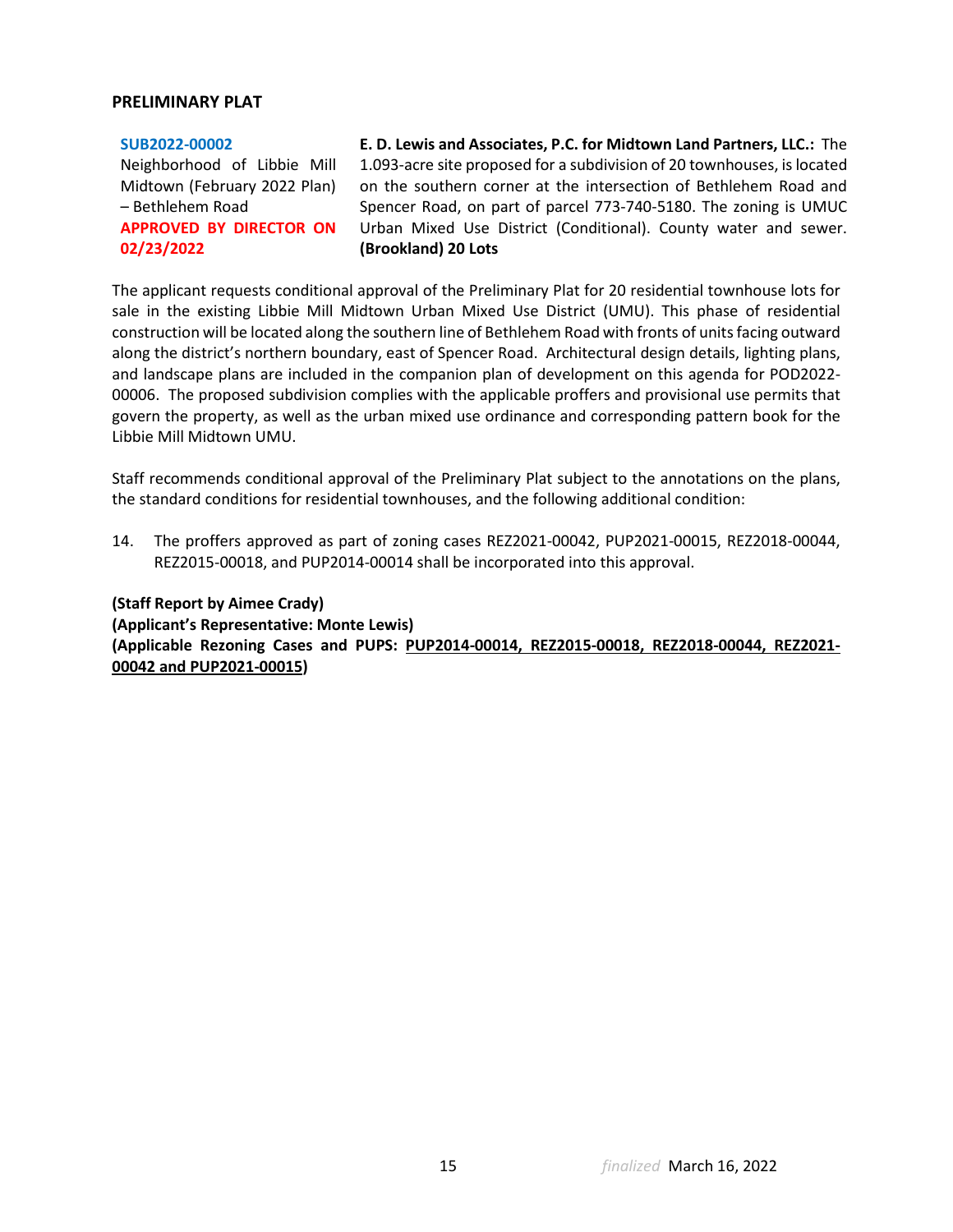#### **LANDSCAPE PLAN**

| POD2021-00429                | Bay Companies Inc for Stanley Martin Homes LLC: Request for             |
|------------------------------|-------------------------------------------------------------------------|
| Gateway Square               | approval of a landscape plan, as required by Chapter 24, Article 5 of   |
| - 12401 W Broad Street (U.S. | the Henrico County Code. The 22.75-acre site is located on the          |
| Route 250)                   | southern line of West Broad Street (U.S. Route 250) at its intersection |
|                              | with Bon Secours Parkway, approximately 1,200 feet west of Vinery       |
|                              | Avenue, on parcel 730-765-6508. The zoning is R-6C General Residence    |
|                              | District (Conditional), B-2C Business District (Conditional), UMUC      |
|                              | Urban Mixed-Use District (Conditional), C-1C Conservation District      |
| APPROVED BY DIRECTOR         | (Conditional) and WBSO West Broad Street Overlay District. County       |
| ON 02/23/2022                | water and sewer. (Three Chopt)                                          |

The landscape and lighting plan is proposed in accordance with the proffers applicable to the development and the West Broad Street Overlay District buffer requirements. The plan addresses the 35-foot common area buffer along West Broad Street and incorporates internal streetscape plantings, central park area plantings, and parking lot perimeter plantings. A typical planting detail demonstrates the proffered foundation landscaping required for a minimum of four shrubs to be located in front of each ground floor unit. Lighting was previously approved with the plan of development and is shown on this staff plan for informational purposes only.

Staff recommends approval subject to the annotations on the plan and the standard conditions for landscape plans.

**(Staff Report by: Aimee Crady) (Applicant's Representative: Joseph Faudale) (Applicable Rezoning Cases and PUPS: REZ2020-00009, PUP2020-00005, PUP2021-00013, REZ2014- 00009, and PUP2014-00006)**